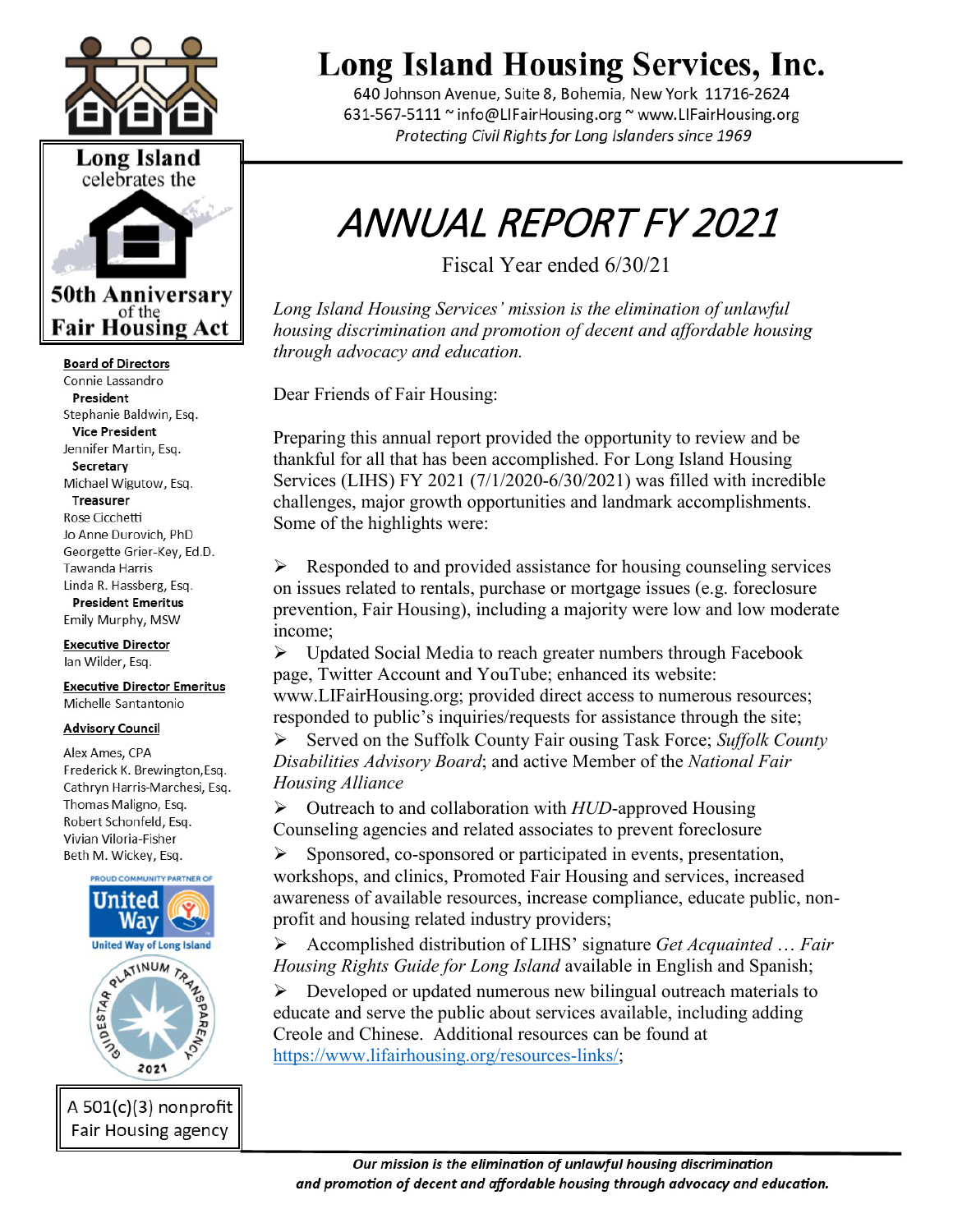Assisted in federal entitlement agencies' compliance concerning required *Annual Action Plan updates to their Consolidated Plans* to Fair Housing;

 Outreach to public and public-serving government and non-profit institutions to educate on locally available Fair Housing enforcement resources;

 Maintains association with the *Public Advocacy Center at Touro Law Center* in Central Islip, NY;

 $\triangleright$  Supported collaborative measures to advocate for measures to restrict lending abuses, to promote affordable housing, Fair Housing and Consumer Protections;

 $\triangleright$  Received Excellent Performance Ratings from U.S. Dept. of Housing and Urban Development (HUD) related to competitive grant performance for Fair Housing Enforcement Initiatives and Organization Initiatives, having met or exceeded performance standards subsequent to on-site reviews and detailed required reporting and documentation reviews;

 Maintained Certification as a HUD-approved Local Comprehensive Housing Counseling agency through meeting and exceeding performance standards subsequent to intensive reviews and related, detailed required reporting and documentation submissions;

▶ Received GuideStar Platinum Seal for Transparency.

 Maintained and provided ongoing training for Housing Counselors, Fair Housing program staff; and Staff Attorneys.

- $\triangleright$  Provided bilingual and translation services for clients;
- Maintained bilingual, Spanish-fluent Staff members
- > Trained Fair Housing/Lending Testers,

 $\triangleright$  Maintained memberships and supported associations locally and nationally with numerous organizations such as: *National Fair Housing Alliance, National Community Reinvestment Coalition, National Low Income Housing Coalition; Health & Welfare Council of LI; Long Island Language Advocates (LILAC), Long Island Coalition for the Homeless; Poverty & Race Research Action Council; Suffolk County Disabilities Advisory Board; Touro Law Center's Public Advocacy Center, Housing HELP; ERASE Racism*, *New Yorkers for Responsible Lending; Central Islip Civic Council; Housing For All Coalition; NAACP; Huntington Town Housing Coalition; Long Island Coalition for the Homeless, et al.*

Note LIHS' final audit for the most recently ended Fiscal Year: 7/1/2020 to 6/30/21 is available at [https://www.lifairhousing.org/wp-content/uploads/2022/02/21-LIHS-FINAL-fin-stmt.pdf.](https://www.lifairhousing.org/wp-content/uploads/2022/02/21-LIHS-FINAL-fin-stmt.pdf) A roster of officers and members of the board, is available at <https://www.lifairhousing.org/about/directors/>

Note: Program-specific reports below.

### **Fair Housing**

Assisted 12 Fair Housing clients. 7/1/2020 -6/30/2021

• Cases settled: Six (6) Cases Settled: 1 source of income, 2 familial status; 1 SOI & Disability; 3 disability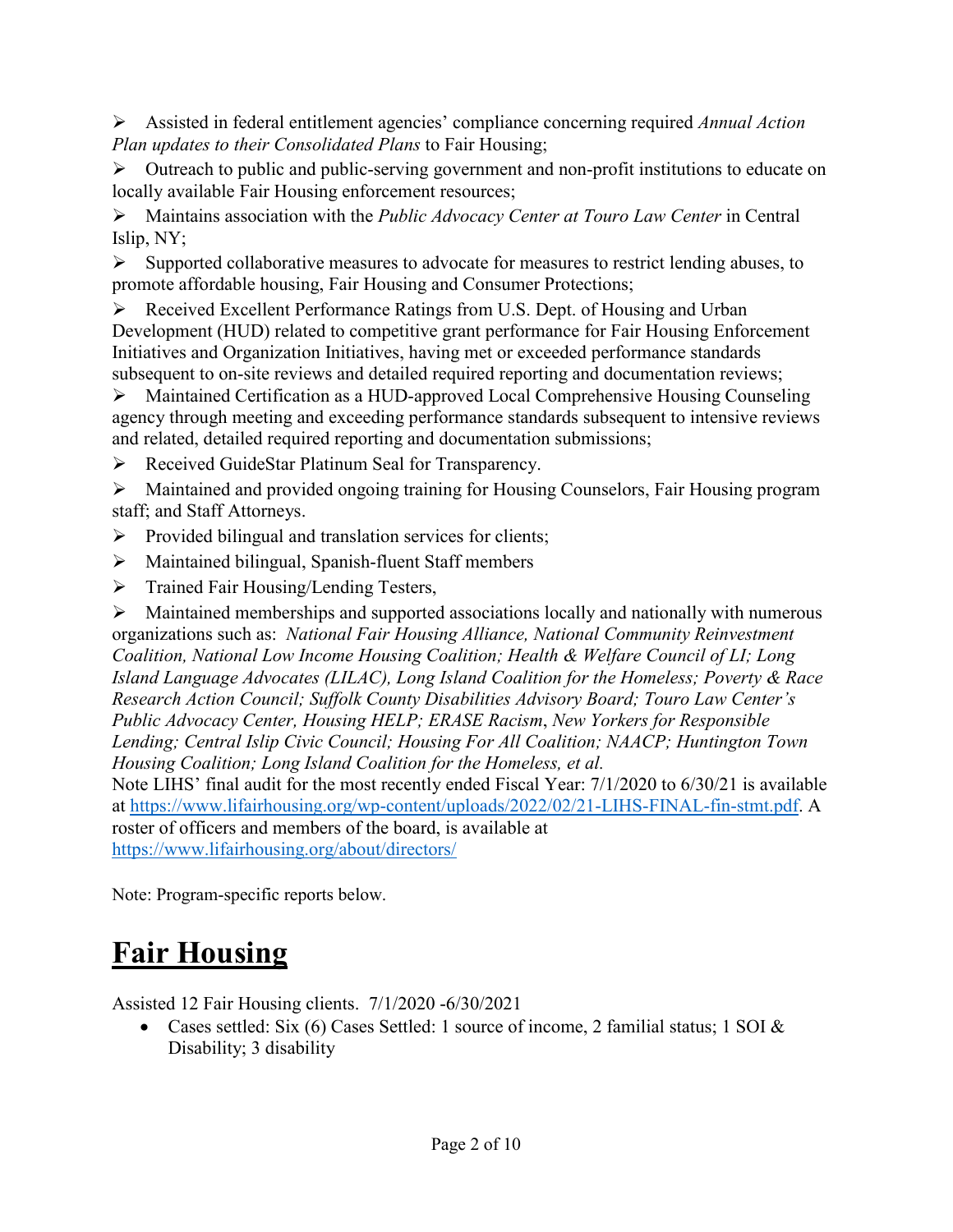- Settled 18-040: Source of Income. Long Island Housing Services, Inc. v. New Highway Apartments, et al. Resolution: \$10,000. Affirmative Relief (Fair Housing Training; nondiscriminatory policy, etc.)
- Settled: 16-016 Familial Status. Maritza Arriola Avila v. Susan Dedes; Kerri Mulry: Resolution: \$3,500.
- Settled: 18-055: Disability and SOI. Long Island Housing Services, Inc. v. Coldwell Banker et al. Resolution: \$6,000. Affirmative Relief (Fair Housing Training; nondiscriminatory policy, etc.)
- Settled: 19-019: Familial Status. John Salvi and Ann Salvi on their own behalf and on behalf of their minor children v. Heather wood House at Oakdale LLC, et al. Resolution: \$17,000.
- Settled: 20-019 Disability. Felicita Castro V. Cow Bay Housing Development Fund Company, Inc., Cornell Pace Inc., Lyette Arroyo: Complainant a filed a complaint of disability with HUD, which was subsequently referred to NYSDHR. Complainant alleged that she experienced discrimination based upon disability. Resolution: RA Accommodation granted with NYSDHR PDCA; waived \$22,554 of rent arrear.
- Settled: 18-009 Disability. Richard Donovan v. Debbie Menna: Complainant a filed a complaint of disability with HUD. Resolution: \$1,800.
- Settled: 20-032 Disability Deborah Juda v. Empire Management; Rosewood Equities LLC; Carmen Aponte. Disability. Resolution: RA Accommodation granted with HUD Conciliation Agreement.
- Cases Filed: Eleven (11) cases filed; 8 source of income; 1 disability; 1 case which related to both source of income & familial status cases; 1 age discrimination
- Filed 20-004 LaRae Jones, Joseph Jones v Harold Saunders, Coldwell Banker et al.: This complaint of source of income discrimination is filed with NYSDHR. This case been dismissed by the NYSDHR.
- 20-047 Long Island Housing Services, Inc. v. Campbird Management Co., LLC; Brookwood at Ridge; Abbey "Doe": LIHS filed a complaint of SOI discrimination with NYSDHR. All parties agreed to settle. LIHS received the draft pre-determined conciliation agreement from NYSDHR. LIHS is waiting for respondents to execute the agreement.
- 20-040 Ladania Copelin v. Campbird Management Co., LLC; Brookwood at Ridge; Brookwood at Islip, Brookwood at Holbrook, Brookwood at Sayville, Brookwood at Oakdale, Brookwood at Bay Shore, Abbey "Doe" Yolanda "Doe": A complaint of SOI discrimination was filed with NYSDHR. All parties agreed to settle. LIHS is waiting for respondents to execute the agreement.
- 20-039 Long Island Housing Services, Inc. v. Kennedy Realty, Inc., Anthony Kennedy, Lawrence Sydelman: A complaint based on SOI and familial status discrimination was filed with NYSDHR. NYSDHR issued a PC determination.
- 19-089 Giacomo Farneti v. Campbird Management Co., LLC; Brookwood at Ridge; Abbey "Doe": A complaint of SOI discrimination was filed with NYSDHR. All parties agreed to settle. LIHS is waiting for respondents to execute the agreement.
- 21-072 Lucile Alexander v. Bayview Terrace; 385 Bayview LLC; E & M Management: A complaint was filed with HUD based on disability discrimination.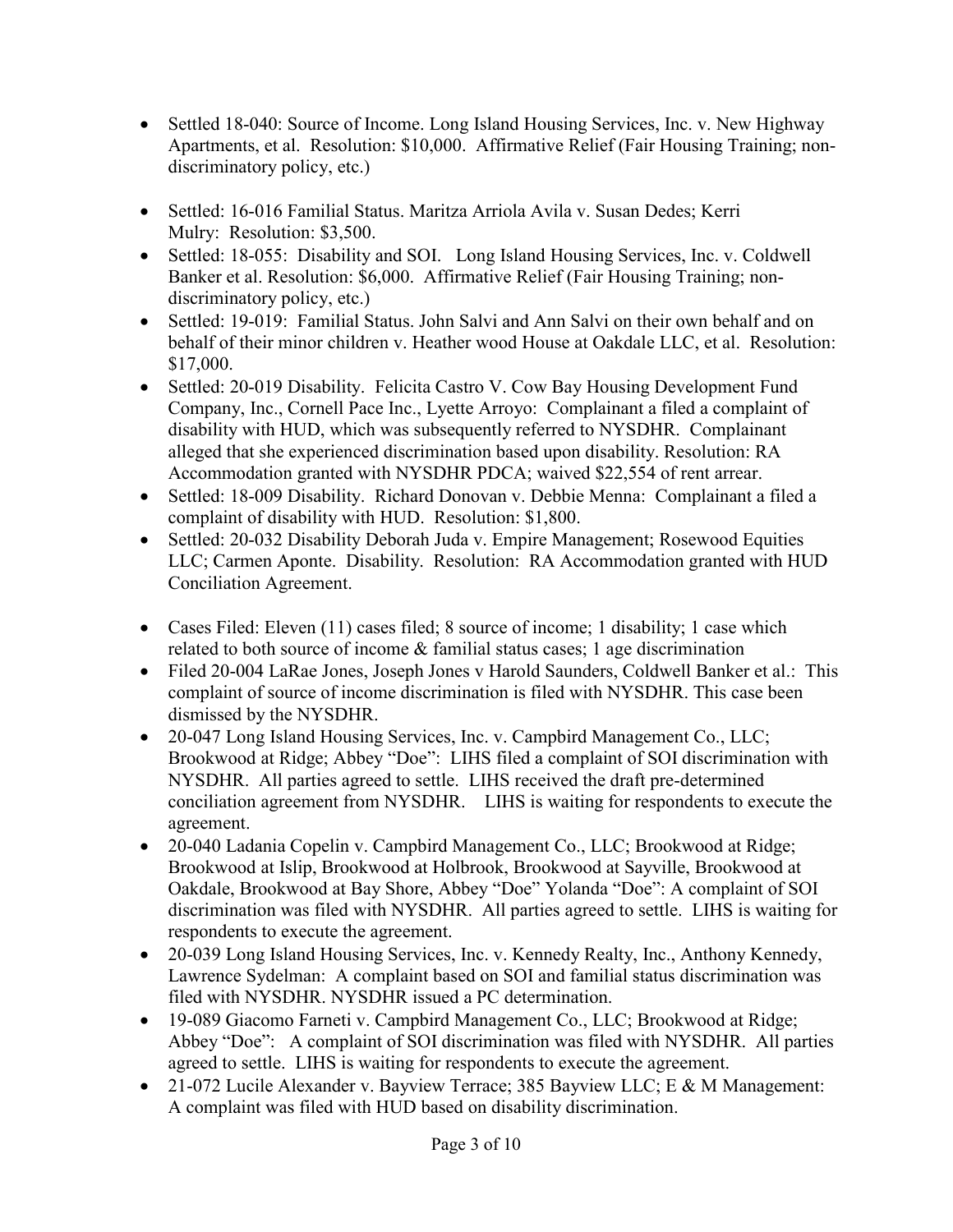- 21-028 Nicole McFarlane v. Arthur T. Mott Real Estate, LLC; Stephanie Hernandez; 55 Nassau Place, LLC: Complaint was filed based on SOI discrimination with NYSDHR. A PC determination has been ruled by the NYSDHR.
- 21-006 Michelle Souter v. Glen Arms: A complaint was filed based on SOI discrimination with NYSDHR. A PC determination has been issued by the NYSDHR.
- 21-019 Tanya Hogan v. Barone Realty: The source of income discrimination complaint was filed with NYSDHR. A PC determination has been issued by the NYSDHR.
- 21-018 Tanya Hogan v. Cross County Realty: The source of income discrimination complaint was filed with NYSDHR. The complainant settled for \$1,000.
- 20-051 Stephen Price v. Winchester. Complaint was filed with NYSDHR based on age discrimination.

 $\Box$ Investigated allegations of unlawful housing discrimination in rentals, sales, lending and advertising cases some resulting in formal enforcement actions;

Facilitated enforcement services for prima facie complaints with *U.S. Dept. of HUD* and/or the *NYS Division of Human Rights and local Human Rights Commission* after investigations revealed evidence to pursue enforcement,

 $\Box$ Dramatically increased number of housing units accessible to people with disabilities through advocacy services and enforcement efforts to include affirmative relief provisions in the public interest;

 $\Box$ Provided Fair Housing training for staff, government, housing industry, the public, private and non-profit agencies;

 $\Box$ Maintained Fair Housing Enforcement program manager, investigators, and Resource specialist providing counseling services on rental topics and program support;

□ Continue to support 1 Full time Fair Housing Staff Attorney, admitted to practice in Federal and NYS Courts;

Attendance of refresher course by Per Diem Testers on fair housing testing. Access to active pool of Per Diem Testers trained to conduct fair housing testing. Recruited, trained and hired new fair housing testers.

### **Foreclosure Prevention**

The Foreclosure Prevention program provides struggling homeowners with Housing Counseling and Legal Services.

Having just weathered a protracted funding gap from April through June 2020, Foreclosure Prevention received a 6-month commitment to carry us through Jan 15, 2021, and a renewal for an additional 6 month period through Jan 15, 2022. In addition to the late roll out of the grant, outreach to new clients continued to present a challenge while loan forbearances and foreclosure moratoria remained in place. During this period of decreased/suspended foreclosure activity in the courts, calls on our Foreclosure Prevention hotline had slowed.

On the other hand, calls to our Landlord/Tenant hotline increased substantially, and we responded by reassigning one of our housing counselors to provide rental counseling to Spanish-speaking Landlord/Tenant clients. We are also working with the Nassau County 5<sup>th</sup> Precinct to address complaints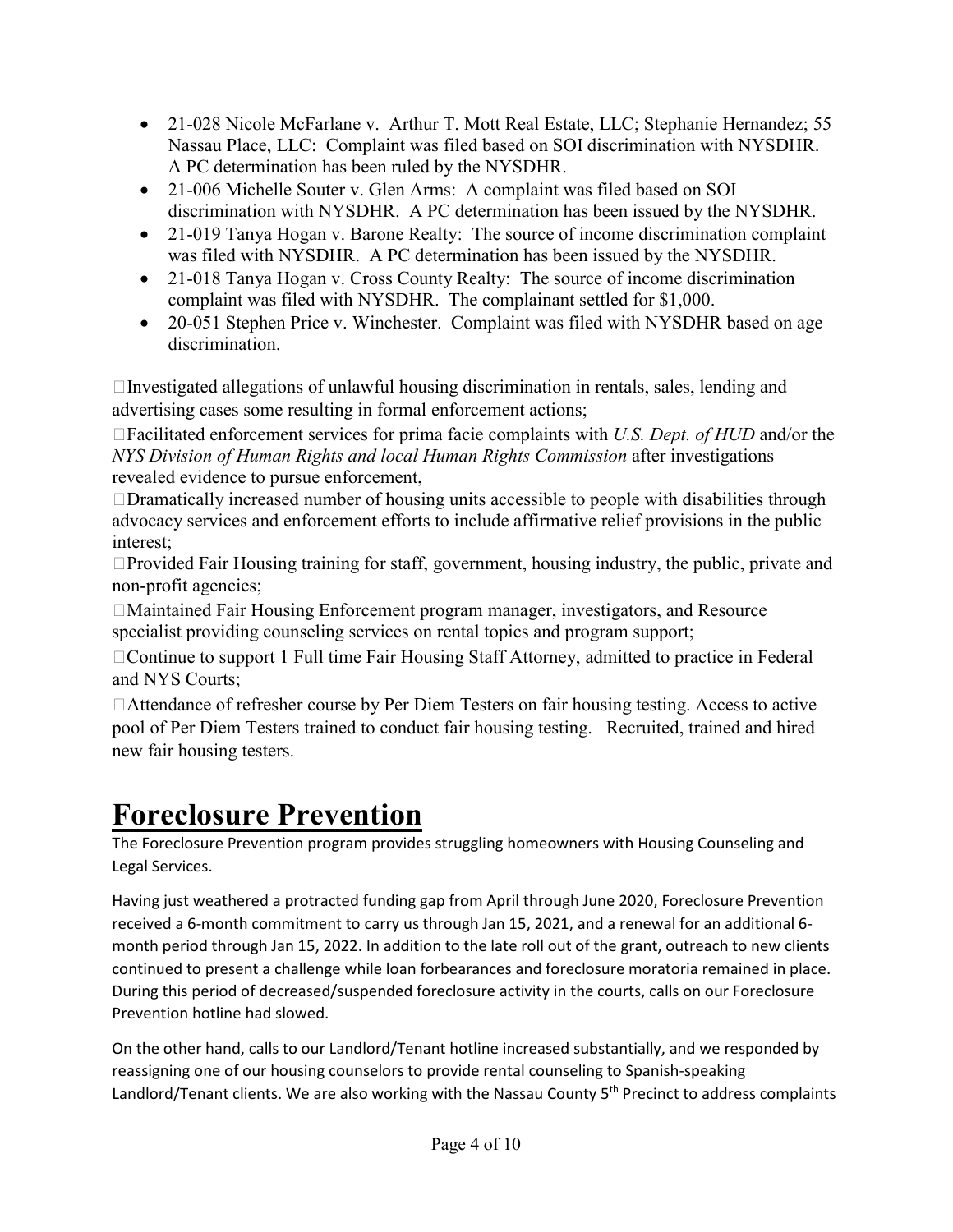that officers have failed to respond to an illegal eviction, and have secured a commitment by both the Police Department and a fellow housing advocate who is a veteran Landlord/Tenant attorney to provide training to the officers on these important changes in NYS law. As of April 2019, it is a Class A Misdemeanor to evict someone illegally, including by shutting off their utilities.

Our Foreclosure Prevention program continued to provide all of our clients with the opportunity to consult with both a housing counselor and a staff attorney about their cases, and remained ever mindful of the needs of vulnerable populations at risk of falling through the cracks as our industry pivots toward high-tech solutions to social distancing.

Despite the challenges presented by the COVID-19 pandemic, Foreclosure Prevention was able to substantially complete and even exceed goals set for the period. Most notably, and not reflected in our goals for the grant period, Foreclosure Prevention assisted numerous homeowners to secure mortgage forbearances for which they were entitled and wrongfully denied.

HOPP Housing Counseling:

- Total Clients: 238 (out of 200)
	- o **119 %** of total 12-month goal completed
- New Clients: 162 (out of 124)
	- o **131%** of total 12-month goal completed
- Foreclosures Prevented: 25 (out of 24)
	- o **104%** of total 12-month goal completed o

HOPP Legal Services:

- Total Clients: 130 (out of 150)
	- o **87%** of total 12-month goal completed
- New Clients: 87 (out of 107)
	- o **81%** of total 12-month goal completed
- Foreclosures Prevented: (out of 16)
	- o **94%** of total 12-month goal completed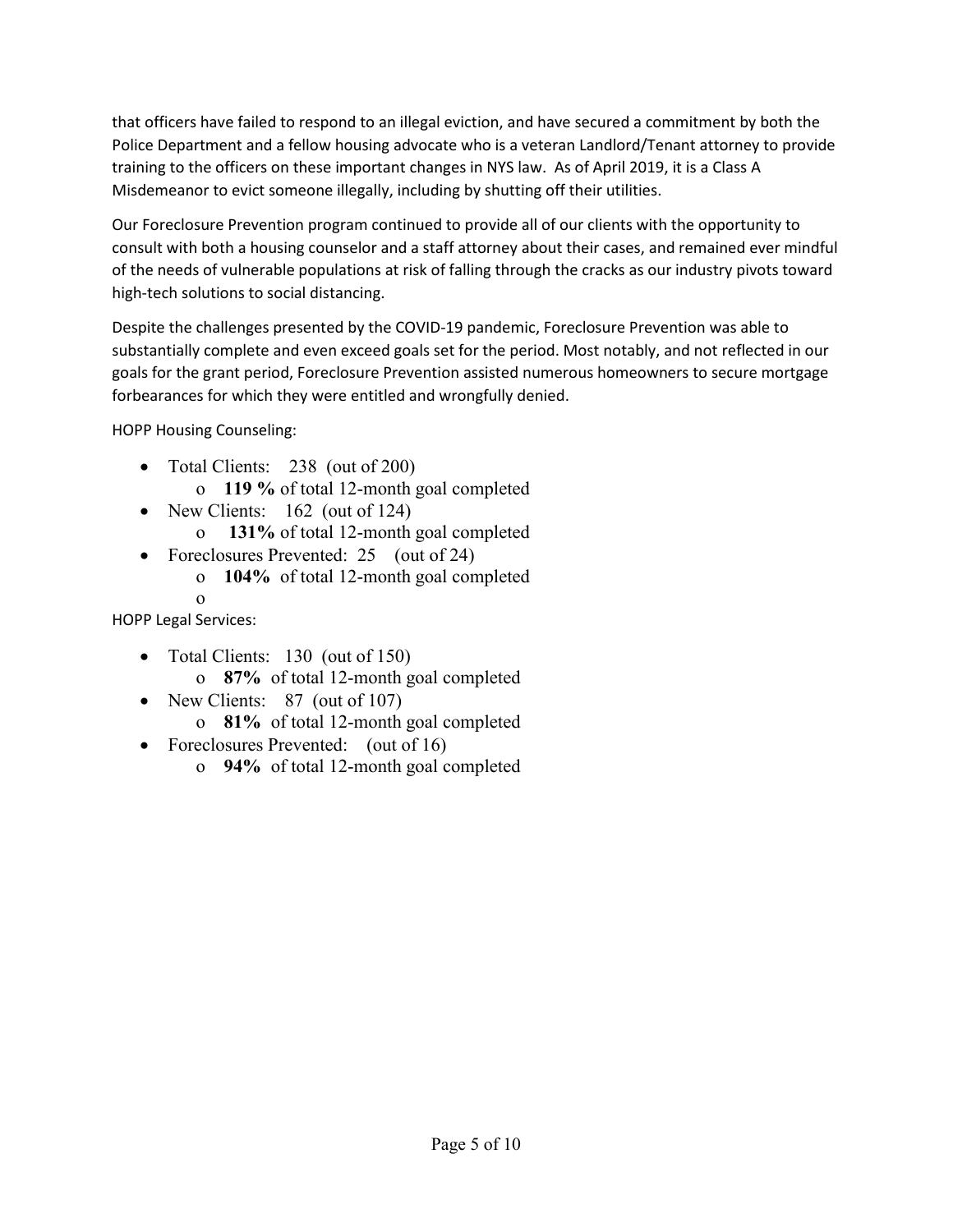### **Tenant's Rights**

Provided assistance to **296** clients seeking Tenant's Rights counseling and provided screening for Fair Housing violations and First Time Homebuyer services.

#### Landlord-Tenant Success story 1: Suffolk County

Client lived with his girlfriend in a complex for about 3 months. Due to COVID he went on paid family leave losing 40% of his salary. His gf was not working either due to the fact she had a 2 month old child and was concerned of the health risks. He was getting disability and he needed to find out if he can be evicted while waiting for rental assistance. He was 1 month behind in the rent at the time of the call. He also wanted to find out if he can qualify for unemployment due to his circumstances. He was still employed but did not feel safe working in the office as his newborn had medical issues.

Our Housing Counselor was able to connect him to the guidelines for the Pandemic unemployment, as well as rental assistance agencies. Housing Counselor also sent him the information about being able to use your security deposit towards a month's rent during the COV19 crisis, and being able to make payment arrangements to pay it back over one year. He was successfully able to do this, using a template the Housing Counselor emailed him and he sent it to the LL with the guidelines attached. He also got approved for the Pandemic unemployment. They were able to stay in the apt.

### Landlord-Tenant Success story 1: Nassau County

Client lives with fiancé in a complex. After moving in Nov. 2020 they requested their security deposit back of \$2600, and gave them their new address in New Jersey. The property manager told them in December it as being processed and they would have it in 7-10 days. In January 2021 he followed up with them again, because he never received the security deposit back. In February 2021, he called them again, and then found us on the Internet. He did not want to have to come back to New York to file in small claims court. I gave him the New York State Attorney General's security deposit complaint form and the new laws on security deposit returns. The Housing Counselor sent him a template requesting the return of his deposit. He wrote them another letter and cc'd LIHS this time. They did not respond to his written request.

In March the client signed a release form so the Housing Counselor could contact the complex on their behalf. After several e-mails and phone calls to the property manager, the client received his security deposit back by the end of April 2021 and they sent him the tracking number also. The check cleared the bank, and the client emailed me to thank the Housing Counselor.

#### Landlord-Tenant Services Provided:

- 269 Landlord/Tenant counseling intakes were created
- 123 clients had questions on evictions
- 80 clients were seeking housing options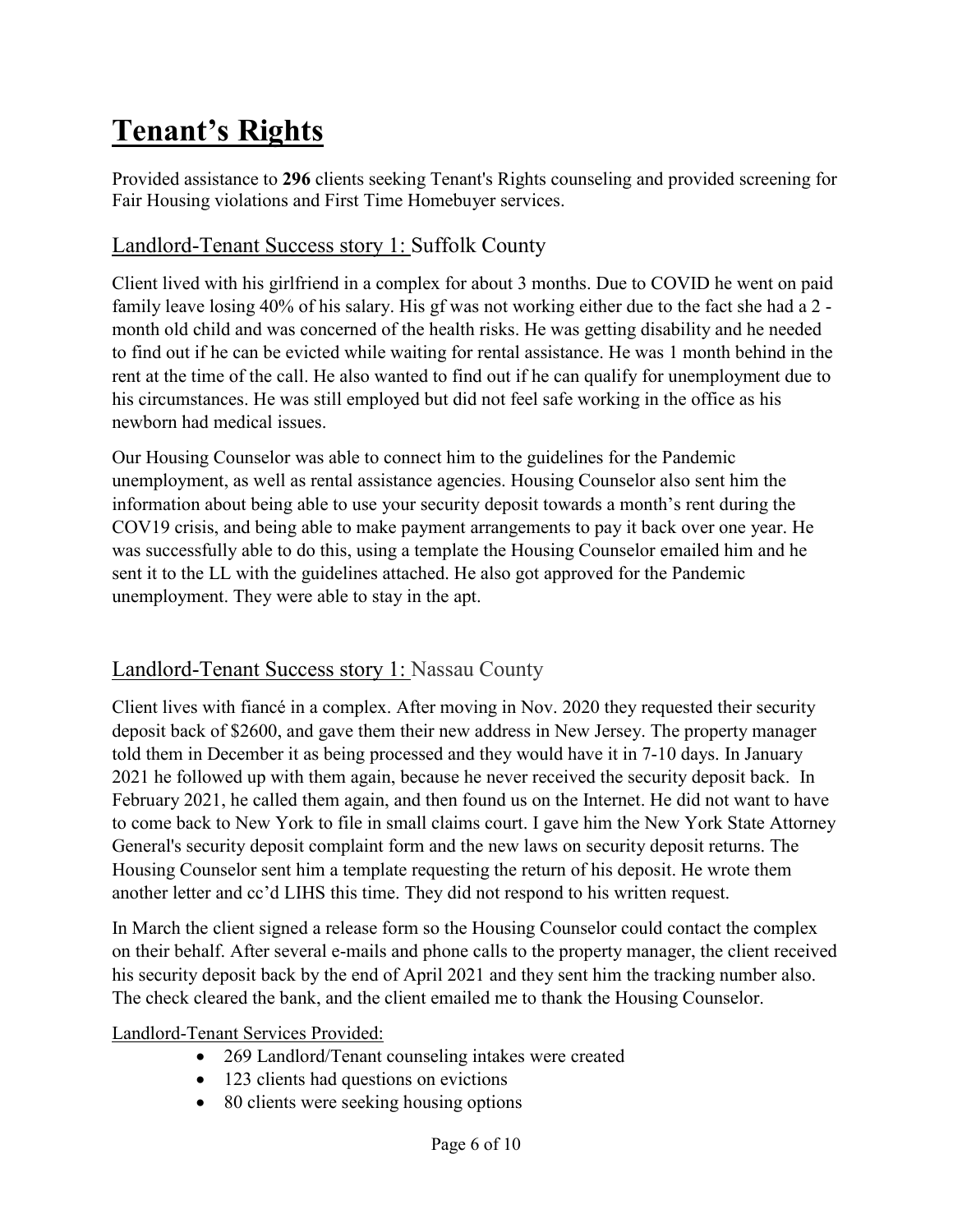- 46 clients were seeking info. on Warranty of Habitability issues
- 22 clients had questions on rent increases
- 8 clients needed info on emergency housing
- 25 clients had rent arrears
- 6 clients were screened for housing discrimination
- 13 clients living in a private home rental that was being sold were given information on their tenant's rights concerning the eviction process and move out process
- 29 clients were given information on eviction, before the court process took place.
- **28** clients living in a private home rental that was being sold were given information on their tenant's rights concerning the eviction process and move out process

### **LIHS Advocacy documents**

LIHS has filed or signed on to the following documents demanding action to further fair housing:

- [LIHS Support Memo on NYS A7737on Mortgage Acceleration June 8, 2021](https://www.lifairhousing.org/wp-content/uploads/2021/06/LIHS-Support-Memo-on-NYS-A7737on-Mortgage-Acceleration-June-8-2021.pdf)
- [Comprehensive Debt Collection Improvement Act HR-2547-Support-Letter-2021-05-13](https://www.lifairhousing.org/wp-content/uploads/2021/05/Coalition-HR-2547-Support-Letter-2021-05-13.pdf)
- [2021 Suffolk County Fair Housing Task Force Report \(PDF\);](https://scnylegislature.us/DocumentCenter/View/78262/2021-Suffolk-County-Fair-Housing-Task-Force-Report-PDF) 2021 Fair Housing Task [Force Final Recommendations \(PDF\)](https://scnylegislature.us/DocumentCenter/View/78622/2021-Fair-Housing-Task-Force-Final-Recommendations-PDF) May 12, 2021
- [Town of Islip ERAP concerns 4.27.21](https://www.lifairhousing.org/wp-content/uploads/2021/04/Town-of-Islip-ERAP-concerns-4.27.21.pdf)
- Coalition Letter True Lender CRA 4.20.21
- [Stop Debt Collectors from Taking New Yorkers' Stimulus Payments S5923A 4/13/21](https://docs.google.com/forms/d/e/1FAIpQLSfvxn7hd7h7BVFfcAeWWfiln7dze16EjFuwONlxQkuyqdYiKw/viewform?fbzx=-1343814896102265924)
- [Long Island Housing Services COVID Exemption Bill Memo in Support S5923A](https://www.lifairhousing.org/wp-content/uploads/2021/03/LIHS-COVID-Exemption-Bill-Memo-in-Support-S5923A-A6617A.pdf)  [A6617A \(pdf\)](https://www.lifairhousing.org/wp-content/uploads/2021/03/LIHS-COVID-Exemption-Bill-Memo-in-Support-S5923A-A6617A.pdf)
- [LIHS Budget Testimony supporting HOPP 020421](https://www.lifairhousing.org/wp-content/uploads/2021/02/LIHS-Budget-Testimony-supporting-HOPP-020421.pdf)
- [HUD Single Family Handbook Loss Mitigation Comments 091120](https://www.lifairhousing.org/wp-content/uploads/2020/09/HUD-Single-Family-Handbook-Loss-Mitigation-Comments-091120.pdf)
- [LIHS Letter Docket ID OCC-2020-0026 OCC Comment \(payday lending\) 9.2.2020 \(pdf\)](https://www.lifairhousing.org/wp-content/uploads/2020/09/LIHS-Ltr-Docket-ID-OCC-2020-0026-OCC-Comment-9.2.2020.pdf)
- Long Island Housing Services' Memo in Support New York State Department of [Financial Services' Part 419 Private Right of Action,](https://www.lifairhousing.org/wp-content/uploads/2020/08/LIHS-Memo-in-Support-Part-419-Private-Right-of-Action.pdf) August 19, 2020 (pdf)
- [New York State Homeowners Need Assistance,](https://www.lifairhousing.org/wp-content/uploads/2020/07/New-York-State-Homeowners-Need-Assistance.pdf) July 21, 2020 (pdf)

### **LIHS in the News**

- Latest Eviction Moratorium Extension Has N.Y. Advocates Scrambling For Long Term Housing [Solution,](https://www.wshu.org/post/latest-eviction-moratorium-extension-has-ny-advocates-scrambling-long-term-housing-solution#stream/0) WSHU Public Radio, June 14, 2021
- [Suffolk Fair Housing Task Force unveils recommendations to end housing discrimination,](https://longisland.news12.com/suffolk-fair-housing-task-force-unveils-recommendations-to-end-housing-discrimination) News12 Long Island, June 16, 2021
- [Suffolk housing task force calls for undercover testing program,](https://www.newsday.com/long-island/suffolk/suffolk-fair-housing-discrimination-long-island-divided-1.50275574) Newsday, June 13, 2021
- [Banks Made Millions Off Of Long Islanders In Fees During COVID,](https://www.wshu.org/post/banks-made-millions-long-islanders-fees-during-covid#stream/0) Newsday, June 10, 2021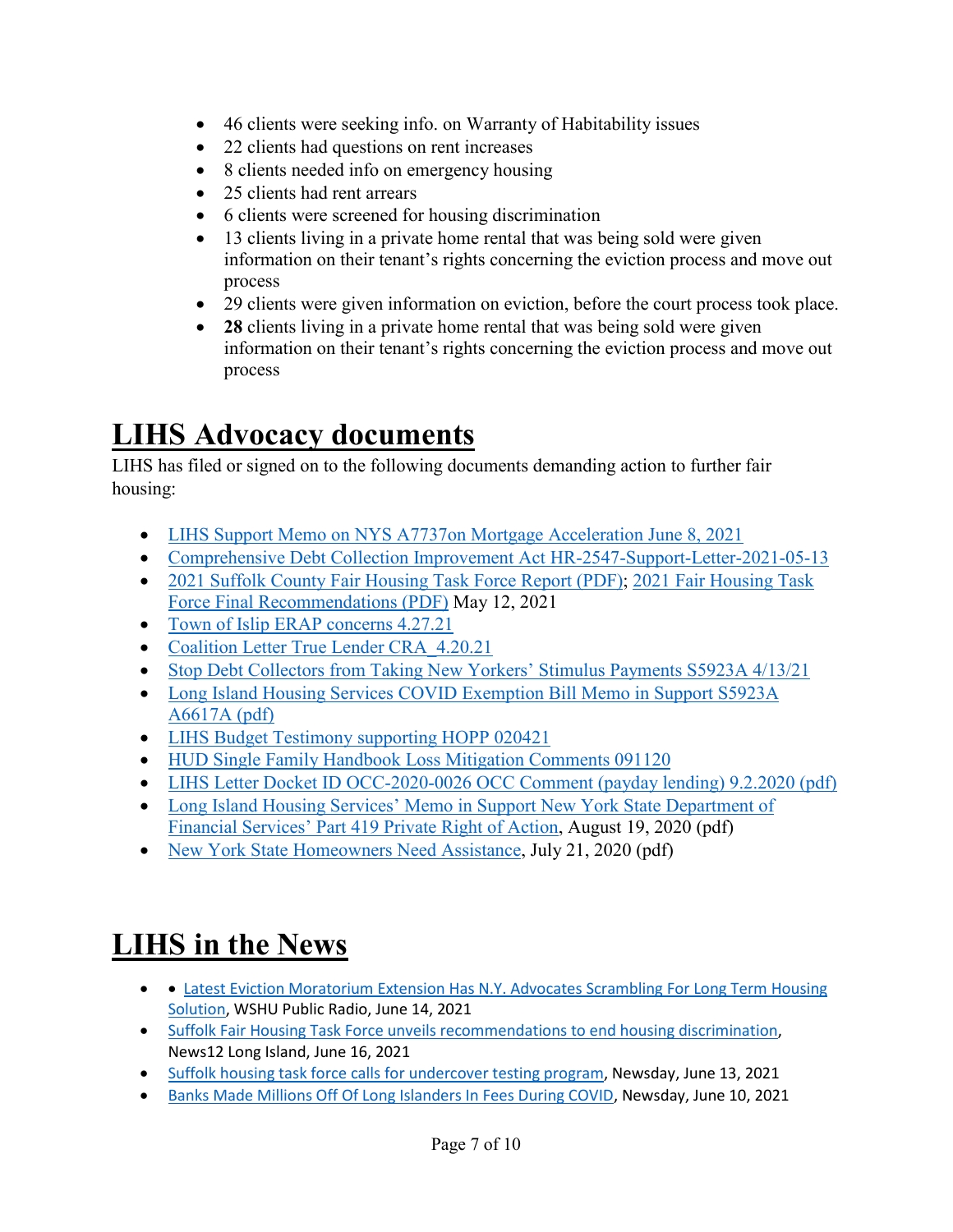- Banks accused of soaking poor with [fees amid pandemic,](https://www.newsday.com/long-island/banks-fees-coronavirus-poor-1.50273094) Newsday, June 9, 2021
- [Law Review Podcast Housing Discrimination in Long Island,](https://tourolaw.yuja.com/V/Video?v=3032333&node=10381698&a=953022831&autoplay=1) May 23, 2021
- [Only a tiny fraction of rental relief has reached LI landlords and tenants, officials say ,](https://www.newsday.com/business/rent-relief-tenants-landlords-cares-act-erap-1.50253813) Newsday, May 22, 2021
- [Long Island renters, homeowners can get free housing help,](https://www.newsday.com/business/housing-counseling-mortgage-forbearance-rental-utility-grants-1.50246868) Newsday, May 14, 2021
- [Eliminating Barriers to Housing in New York: 2021 Convening](https://enterprisecommunity.zoom.us/rec/play/S_-kvzKdja1gUWClqiwcqd4k-9SD5Ce12zaUH1iA7JUstzEp8AzjfDn_k_iDi9GNsIPGJy3CJ6_lYJiP.twQ6Z2U-lcFJv0qj?startTime=1618410419000)
- [Counties: Undercover testing to fight housing discrimination still in works,](https://www.newsday.com/long-island/long-island-divided-follow-1.50165187) Newsday, February 28, 2021
- [Cuomo: State to deploy testers to probe for](https://www.newsday.com/news/region-state/cuomo-long-island-divided-housing-discrimination-1.50165235) housing discrimination, Newsday, February 25, 2021
- Biden issues executive [orders to promote racial equity,](https://www.newsday.com/news/nation/biden-racial-equity-housing-voting-rights-1.50131872) Newsday, January 27, 2021
- [LI rental complex reaches \\$11G settlement over housing bias allegations,](https://www.newsday.com/business/housing-discrimination-disabilities-bay-shore-1.50128557?fbclid=IwAR2J_fl45xJawIF6uWR1ArqbifTNhV9Lm7W-eOX4HpeBHyhccOXqxw2myxs) Newsday, January 25, 2021
- [Home and Hearth: Housing and Food Security During the Second Wave of COVID-19.](https://www.wshu.org/post/home-and-hearth-housing-and-food-security-during-second-wave-covid-19) WSHU, 91.1 FM , January 14, 2021
- [Where LI renters can go for financial, legal help,](https://www.newsday.com/business/coronavirus/renters-help-financial-assistance-1.48682999) Newsday, December 28, 2020
- [The Long Island Power 100: 51-100,](https://www.cityandstateny.com/articles/power-list/power-100/2020-long-island-power-100-51-100.html) City & State, November 23, 2020
- [Glen Arms Apartments paid \\$11,000 and agreed to anti-bias policies, group](https://www.newsday.com/business/housing-discrimination-disability-settlement-apartment-1.50058924?utm_source=appshare) says, Newsday, November 6, 2020
- [Lawsuit accuses real estate brokerage Redfin of discrimination,](https://www.newsday.com/business/housing-discrimination-lawsuit-redfin-1.50051723?utm_source=appshare) Newsday, October 30, 2020
- HUD charges LI condo complex with discriminating [against resident who needed support dogs,](https://www.newsday.com/business/pinewood-estates-fairfield-emotional-support-animal-1.50036488?utm_source=appshare) Newsday, October 14, 2020
- [LatinoJustice and Cleary Gottlieb Joined by Civil Rights and Anti-Poverty Law Groups File Amicus](https://www.latinojustice.org/en/news/latinojustice-and-cleary-gottlieb-joined-civil-rights-and-anti-poverty-law-groups-file-amicus)  [Brief Urging Second Circuit Court of Appeals to Find Blatant Tenant-to-Tenant Racial Harassment](https://www.latinojustice.org/en/news/latinojustice-and-cleary-gottlieb-joined-civil-rights-and-anti-poverty-law-groups-file-amicus)  [Actionable Against Landlord Under the Fair Housing Act,](https://www.latinojustice.org/en/news/latinojustice-and-cleary-gottlieb-joined-civil-rights-and-anti-poverty-law-groups-file-amicus) LatinoJustice press Release, October 1, 2020
- [Suffolk legislators this week to consider two major land buys in Riverhead, bias-driven false](https://riverheadlocal.com/2020/09/29/suffolk-legislators-this-week-to-consider-two-major-land-buys-in-riverhead-bias-driven-false-reports-to-police-and-zombie-homes/)  [reports to police and zombie homes](https://riverheadlocal.com/2020/09/29/suffolk-legislators-this-week-to-consider-two-major-land-buys-in-riverhead-bias-driven-false-reports-to-police-and-zombie-homes/) (Committee Week Highlights), RiverheadLocal, September 29, 2020
- [Newsday series leads state agency to conduct 35 fair housing investigations,](https://www.newsday.com/business/long-island-divided-fair-housing-investigation-1.49400556) Newsday, September 16, 2020
- [NY Senate housing bias hearing, sparked by Newsday series, set to begin,](https://www.newsday.com/business/housing-discrimination-state-senate-hearing-estate-1.49366497) Newsday, September 15, 2020
- Created Equal: Are reparations owed to Blacks barred from buying property? Why some experts [say yes,](https://www.pix11.com/news/created-equal/created-equal-are-reparations-owed-to-blacks-barred-from-buying-property-why-some-experts-say-yes) WPIX11, September 1, 2020
- [Created Equal: How the U.S. government has intentionally segregated communities for](https://www.pix11.com/news/created-equal/created-equal-how-the-u-s-government-has-intentionally-segregated-communities-for-generations)  [generations,](https://www.pix11.com/news/created-equal/created-equal-how-the-u-s-government-has-intentionally-segregated-communities-for-generations) WPIX11, August 31, 2020
- Suffolk Fair Housing task force [focuses on need to enforce anti-bias laws,](https://www.newsday.com/business/housing-discrimination-long-island-suffolk-task-force-1.48059998) Newsday, August 13, 2020
- [The Point: Calling out for help to end housing segregation on LI,](https://www.newsday.com/opinion/newsday-opinion-the-point-newsletter-1.47529399) Newsday, July 30, 2020
- [Household Economics In The Time Of COVID-19,](https://www.wshu.org/post/household-economics-time-covid-19?fbclid=IwAR3uOOOk130eEuPXojmsg0WIWpGr7q89NL-e3YydPFSuNPdtUh4nSkW5Sbk#stream/0) WSHU Public Radio 89.9 FM, July 24, 2020
- [HUD grants \\$360,000 each to two LI groups fighting housing bias,](https://www.newsday.com/business/housing-bias-grants-hud-1.46563659) Newsday, July 9, 2020
- [LI apartment complex to pay \\$35,000 in fair housing settlement,](https://www.newsday.com/business/farmingdale-villas-fair-housing-settlement-1.46499700) Newsday, July 7, 2020
- [Donald Trump: Fair housing rules having 'devastating' impact on suburbs,](https://www.newsday.com/news/nation/trump-housing-long-island-divided-hud-1.46344417) Newsday, July 4, 2020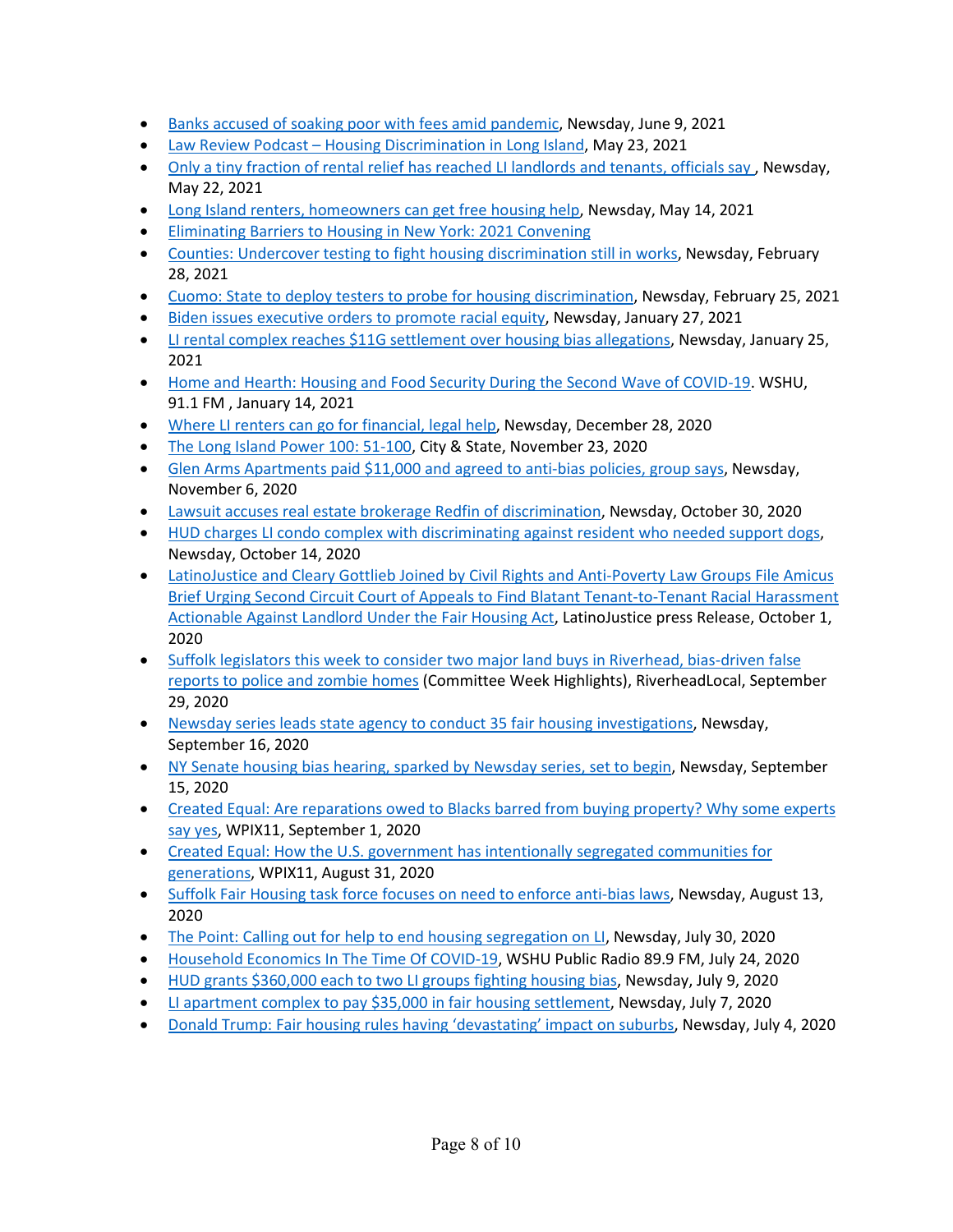### **FY 21 Final Budget vs. Actual Narrative**

Contract income was as expected throughout the year. Donation income did not meet expectations, probably due to a loftier goal than was feasible, but donations did track as similar to prior years. Interest income was much lower than initially expected. This was due to interest rates on savings accounts dropping to below 1%, not a reduction in the size of the accounts. As expected, our PPP Loan was 100% forgiven, and the portion not allocated in FY20 is represented as income here in FY21. Expenses were as expected. As we work to fully fund each program, we add to reserve accounts to better position our agency to deal with future funding disruptions. We hope to slowly build funds for **reserves**, money to make large organizational changes called **change capital**, and additions to our **fixed assets** that are difficult to build into annual and grant budgets. This year, after grant income is deferred to FY22 for use where appropriate, we can add **\$16,710** in our reserve fund, **\$8,355** into change capital, and **\$8,354** into fixed asset additions.